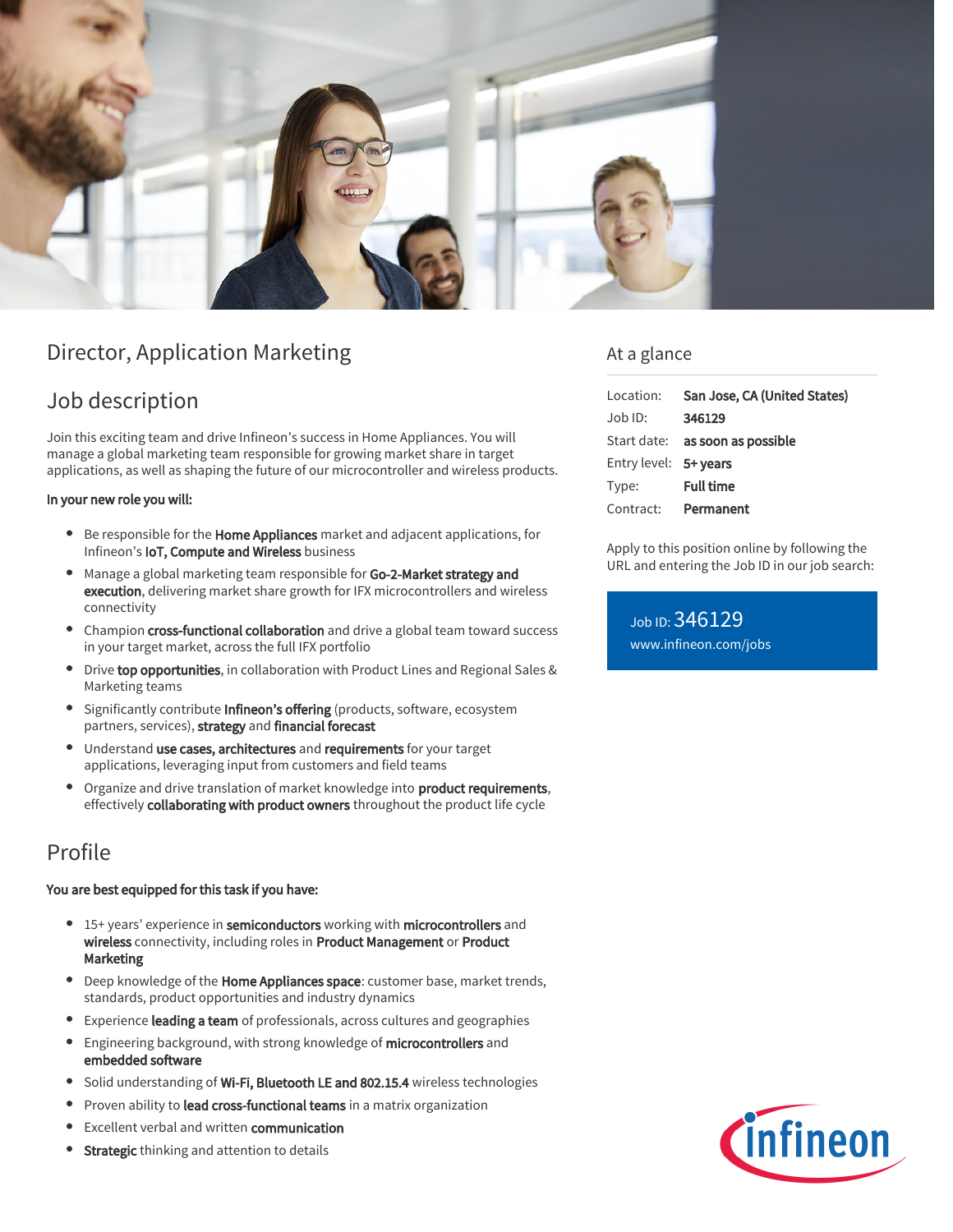Strong organization and time-management skills

### – Connected Secure Systems (CSS) delivers security for the connected world –

### The Connected Secure Systems (CSS)

segment offers comprehensive systems for a secure, networked world with a portfolio built around reliable, trendsetting microcontrollers as well as wireless connectivity and security solutions. Over the past decades, CSS has developed microcontroller, Wi-Fi, Bluetooth and combined connectivity solutions (known as connectivity combos) and hardware-based security technologies. The products are used in a broad range of applications: from consumer electronics, IoT and home appliances to IT equipment, cloud security and networked cars all the way to credit and debit cards, electronic passports and IDs. With its leading technologies in the areas of computing, connectivity and security, CSS makes a decisive contribution to protecting today's and tomorrow's networked systems.

[Click here](https://www.infineon.com/cms/en/careers/working-at-infineon/cssdreamjob/) for more information about working at CSS with interesting employee and management insights and an overview with more #CSSDreamJobs.

# **Benefits**

**San Jose, CA:** Medical, Dental & Vision Plans; Flexible Reimbursement Accounts (FSAs); Industry leading 401k Employer Contribution/Match; Company Performance Bonus; Holiday Pay & Paid Time Off (PTO); Flexible Working Conditions, Part-time Options; Different career paths: Project Management, Technical Ladder, Management & Individual Contributor; Wide range of Training Offers & Career Development Planning; Coaching, Mentoring, Networking Possibilities; International assignments; Basic Life & Dependent Life Insurance; Paid Sick Leave, Accidental Death & Disability Insurance (AD&D) ; Short-term & Long-term Disability ; Employee Assistance Program (EAP) ; Health Promotion Programs ; Reduced Price for Public Transportation

## Why Us

### Part of your life. Part of tomorrow.

We make life easier, safer and greener – with technology that achieves more, consumes less and is accessible to everyone. Microelectronics from Infineon is the key to a better future. Efficient use of energy, environmentally-friendly mobility and security in a connected world – we solve some of the most critical challenges that our society faces while taking a conscientious approach to the use of natural resources.

Cypress Semiconductor Corporation is an equal opportunity employer. All qualified applicants will receive consideration for employment without regard to race, color, religion, sex (including pregnancy, childbirth, or related medical conditions), gender identity, national origin, ancestry, citizenship, age, physical or mental disability, legally protected medical condition, family care status, military or veteran status, marital status, domestic partner status, sexual orientation, or any other basis protected by local, state, or federal laws. Applicants with questions about access or requiring a reasonable accommodation for any part of the application or hiring process should contact the Talent Network by phone at (408) 503-2194.

Employment at Infineon is contingent upon proof of your legal right to work in the United States under applicable law, verification of satisfactory references and successful completion of a background check and drug test, and signing all your onboarding documents .

In some instances, if applicable, U.S. export control laws require that Infineon obtain a U.S. government export license prior to releasing technologies to certain persons. This offer is contingent upon Infineon's ability to satisfy these export control laws as related to your employment and anticipated job activities. The decision whether or not to